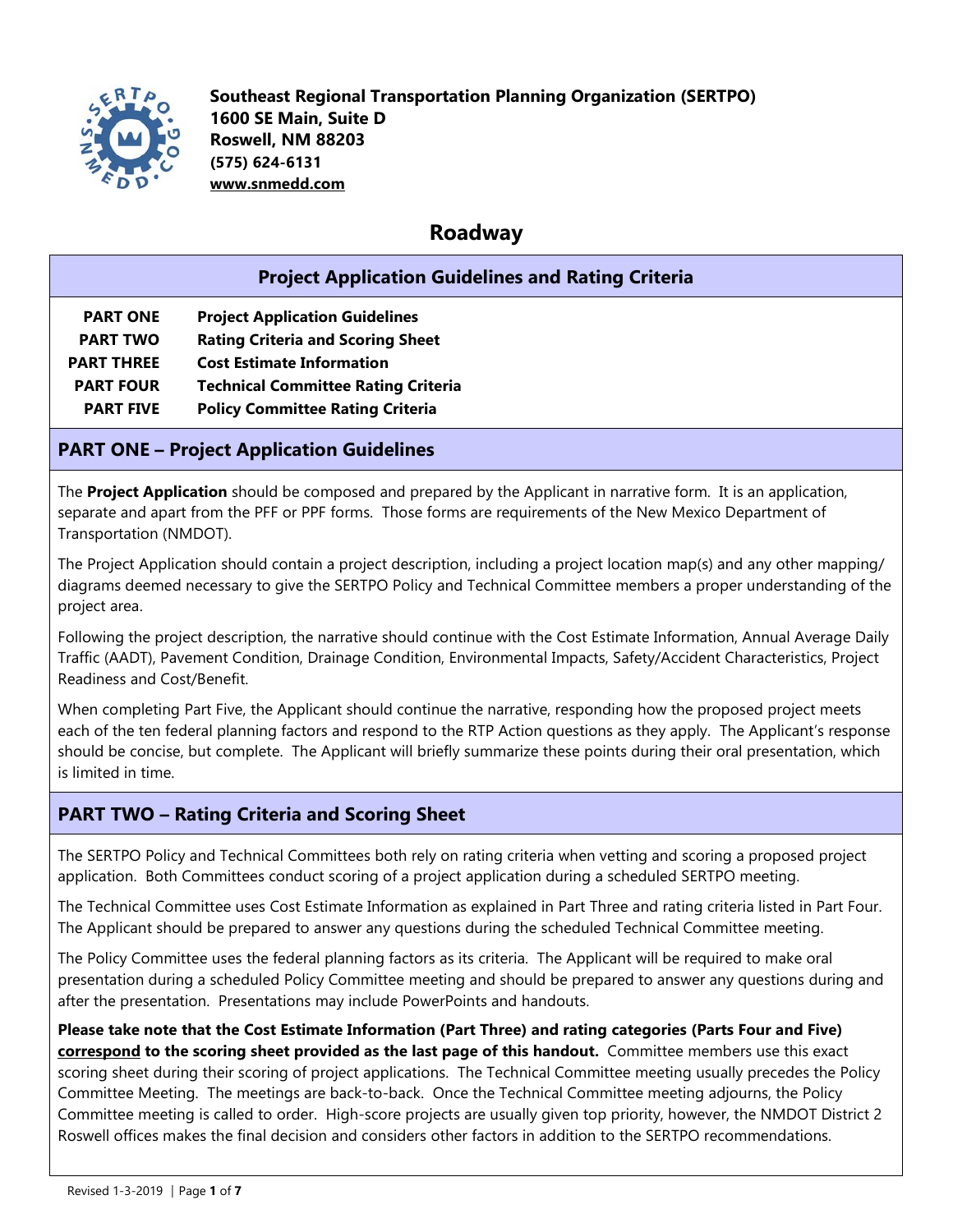#### **PART THREE – Cost Estimate Information**

This part is to be provided by the applicant within the body of the project application. Separate costs for right-of-way, design construction costs (including any necessary drainage considerations) and construction management (inspection, testing, and surveying) shall be listed clearly so Committees may insert this information on these lines provided on the scoring sheet.

| <b>PART FOUR - Technical Committee Rating Criteria</b> |                                                                                                                                                                                             |                                                                                          |     |                                                                                                       |                                                                                                                                                                      |                               |  |
|--------------------------------------------------------|---------------------------------------------------------------------------------------------------------------------------------------------------------------------------------------------|------------------------------------------------------------------------------------------|-----|-------------------------------------------------------------------------------------------------------|----------------------------------------------------------------------------------------------------------------------------------------------------------------------|-------------------------------|--|
| No.                                                    | <b>Rating Criterion Category</b>                                                                                                                                                            |                                                                                          |     |                                                                                                       | <b>Follow</b><br><b>Instructions</b><br>$A-G$                                                                                                                        | <b>Points</b><br><b>Given</b> |  |
| 1.                                                     | <b>AADT and Population</b>                                                                                                                                                                  |                                                                                          |     | Enter Population of<br>А.                                                                             |                                                                                                                                                                      |                               |  |
|                                                        | Points in this part are derived from a<br>combination of AADTs and the 2010 Decennial<br>Census population number for the Applicant's                                                       |                                                                                          |     |                                                                                                       | City/County or CDP. Find<br>your local government in the<br>Census Tables on the next<br>page and enter here.                                                        |                               |  |
|                                                        | jurisdiction.<br>The Applicant will pull their AADT number                                                                                                                                  |                                                                                          |     | В.                                                                                                    | Enter your AADT.                                                                                                                                                     |                               |  |
|                                                        | from either NMDOT or their own sources.                                                                                                                                                     |                                                                                          |     | C.                                                                                                    | Multiply B (AADT) times the                                                                                                                                          |                               |  |
|                                                        | Census Decennial numbers to be used are<br>listed on the next page and were accessed<br>from the US Census Bureau - American Fact<br>Finder.<br>http://factfinder.census.gov/faces/nav/jsf/ |                                                                                          |     |                                                                                                       | applicable factor listed in the<br>A Column in the Coefficient<br>Factor Table and enter the<br>new AADT here. If "Actual" is<br>listed, enter B - the same<br>AADT. |                               |  |
|                                                        | pages/community facts.xhtml                                                                                                                                                                 |                                                                                          |     | D.                                                                                                    | Multiply B (AADT) times the                                                                                                                                          |                               |  |
|                                                        | The purpose of using the factors listed in the<br>Coefficient Factor Table provided below is to                                                                                             |                                                                                          |     | applicable factor listed in the<br><b>B Column in the Coefficient</b><br>Factor Table and enter here. |                                                                                                                                                                      |                               |  |
|                                                        | Program.                                                                                                                                                                                    | give the smaller rural communities in the<br>region an incentive to apply to the Roadway |     | Е.                                                                                                    | Using the AADT listed in C,<br>find its applicable range in the<br>Points Table below and enter<br>the points here.                                                  |                               |  |
|                                                        |                                                                                                                                                                                             | <b>Coefficient Factor Table</b>                                                          |     | F.<br>Using the AADT listed in D,                                                                     |                                                                                                                                                                      |                               |  |
|                                                        | <b>Population</b>                                                                                                                                                                           | A                                                                                        | B   |                                                                                                       | find its applicable range in the<br>Points Table below and enter<br>the points here.                                                                                 |                               |  |
|                                                        | $0 - 5,000$                                                                                                                                                                                 | $\overline{2}$                                                                           | 1.9 |                                                                                                       | G. Enter the higher of E or F here                                                                                                                                   |                               |  |
|                                                        | $5,001 - 10,000$                                                                                                                                                                            | 1.75                                                                                     | 1.8 |                                                                                                       | and also for Points Given to<br>the right.                                                                                                                           |                               |  |
|                                                        | $10,001 - 15,000$                                                                                                                                                                           | 1.5                                                                                      | 1.7 |                                                                                                       | <b>Points Table</b>                                                                                                                                                  |                               |  |
|                                                        | $15,001 - 20,000$                                                                                                                                                                           | 1.25<br>1.6<br>1.5<br>$\mathbf{1}$<br>Actual<br>1.4<br>1.3<br>Actual<br>1.2<br>Actual    |     |                                                                                                       | <b>No ADT</b>                                                                                                                                                        | $\boldsymbol{0}$              |  |
|                                                        | $20,001 - 25,000$                                                                                                                                                                           |                                                                                          |     |                                                                                                       | $1 - 1500$                                                                                                                                                           | 8                             |  |
|                                                        | $25,001 - 30,000$                                                                                                                                                                           |                                                                                          |     |                                                                                                       | $1,501 - 3,000$                                                                                                                                                      | 11                            |  |
|                                                        | $30,001 - 35,000$                                                                                                                                                                           |                                                                                          |     |                                                                                                       | $3,001 - 4,000$                                                                                                                                                      | 14                            |  |
|                                                        | $35,001 - 40,000$                                                                                                                                                                           |                                                                                          |     |                                                                                                       | $4,001 - 5,000$                                                                                                                                                      | 17                            |  |
|                                                        | >40,001<br>Actual<br>1.1                                                                                                                                                                    |                                                                                          |     |                                                                                                       | >5,000                                                                                                                                                               | 20                            |  |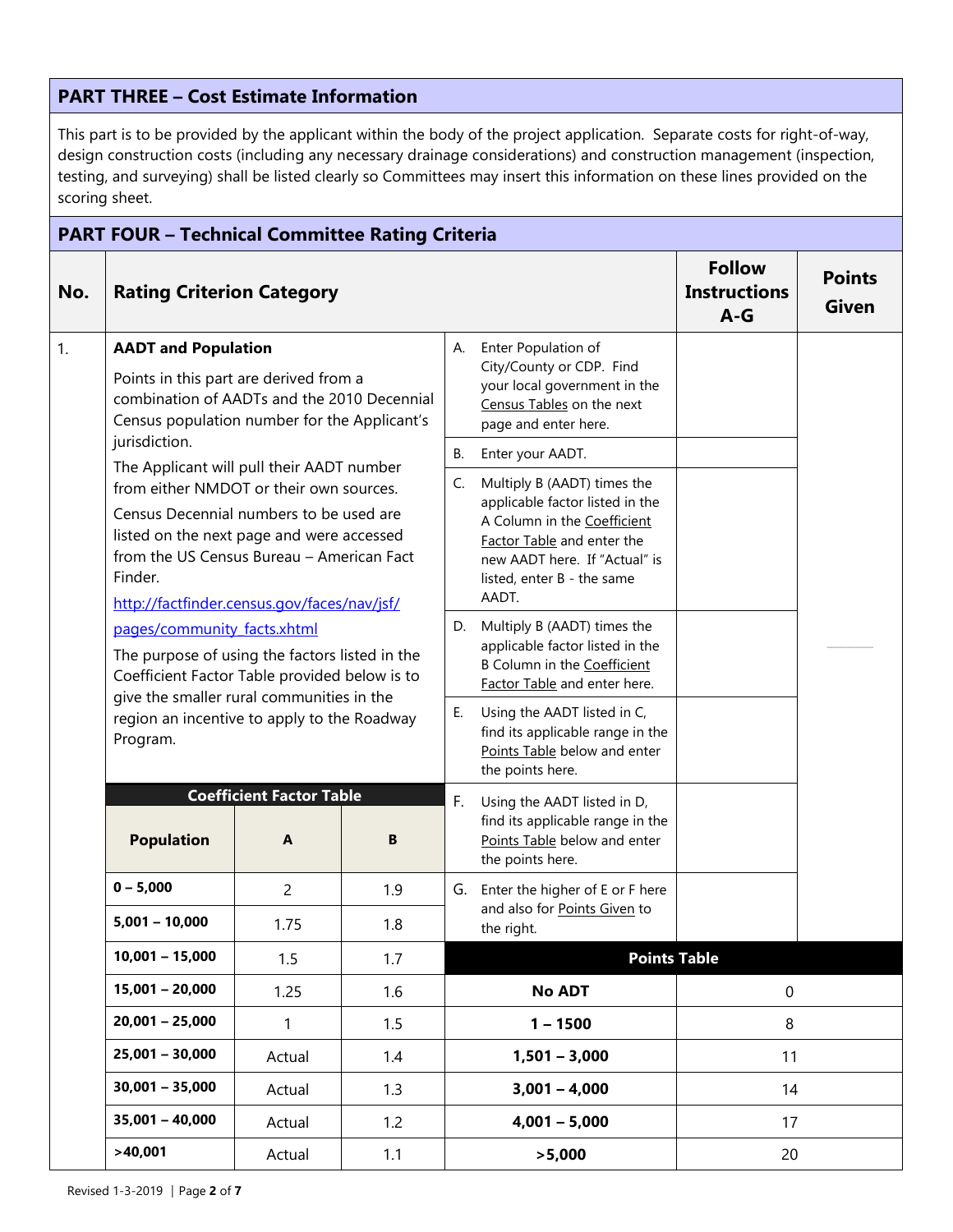|                                                                        | <b>Census Tables</b>                                                                                                                                                                    |                                               |                                                                                                    |                                               |                                                                        |                                               |
|------------------------------------------------------------------------|-----------------------------------------------------------------------------------------------------------------------------------------------------------------------------------------|-----------------------------------------------|----------------------------------------------------------------------------------------------------|-----------------------------------------------|------------------------------------------------------------------------|-----------------------------------------------|
|                                                                        | <b>City / County / Census</b><br>Designated Place (CDP)*                                                                                                                                | 2010<br><b>Decennial</b><br><b>Population</b> | City / County or<br><b>Census</b><br><b>Designated</b><br>Place (CDP)*                             | 2010<br><b>Decennial</b><br><b>Population</b> | <b>City / County</b><br>or Census<br><b>Designated</b><br>Place (CDP)* | 2010<br><b>Decennial</b><br><b>Population</b> |
|                                                                        | Chaves County                                                                                                                                                                           | 65,645                                        | Causey                                                                                             | 104                                           | Jal                                                                    | 2,047                                         |
|                                                                        | <b>Curry County</b>                                                                                                                                                                     | 48,376                                        | Cloudcroft                                                                                         | 674                                           | Lake Arthur                                                            | 436                                           |
|                                                                        | De Baca County                                                                                                                                                                          | 2,022                                         | Clovis                                                                                             | 37,775                                        | Loving                                                                 | 1,413                                         |
|                                                                        | <b>Eddy County</b>                                                                                                                                                                      | 53,829                                        | Corona                                                                                             | 172                                           | Lovington                                                              | 11,009                                        |
|                                                                        | Guadalupe County                                                                                                                                                                        | 4,687                                         | Dexter                                                                                             | 1,266                                         | Melrose*                                                               | 651                                           |
|                                                                        | Lea County                                                                                                                                                                              | 64,727                                        | Dora                                                                                               | 133                                           | Mescalero                                                              | 1,388                                         |
|                                                                        | Lincoln County                                                                                                                                                                          | 20,497                                        | Elida                                                                                              | 197                                           | Portales                                                               | 12,280                                        |
|                                                                        | Otero County                                                                                                                                                                            | 63,797                                        | Eunice                                                                                             | 2,922                                         | Roswell                                                                | 48,366                                        |
|                                                                        | Roosevelt County                                                                                                                                                                        | 19,846                                        | Floyd                                                                                              | 133                                           | Ruidoso                                                                | 8,029                                         |
|                                                                        | Alamogordo                                                                                                                                                                              | 30,403                                        | Fort Sumner                                                                                        | 1,031                                         | Ruidoso Downs                                                          | 2,815                                         |
|                                                                        | Artesia                                                                                                                                                                                 | 11,301                                        | Grady                                                                                              | 107                                           | Tatum                                                                  | 798                                           |
|                                                                        | Capitan                                                                                                                                                                                 | 1,489                                         | Hagerman                                                                                           | 1,257                                         | Texico                                                                 | 1,130                                         |
|                                                                        | Carlsbad                                                                                                                                                                                | 26,138                                        | Hobbs                                                                                              | 34,122                                        | Tularosa                                                               | 2,842                                         |
|                                                                        | Carrizozo                                                                                                                                                                               | 996                                           | Hope                                                                                               | 105                                           | Vaughn                                                                 | 446                                           |
| 2.                                                                     | <b>Pavement Condition</b>                                                                                                                                                               |                                               | <b>State of Repair</b>                                                                             |                                               |                                                                        |                                               |
|                                                                        | The Pavement Condition shall be determined by<br>written description of the existing roadway or<br>paving conditions.                                                                   |                                               | Description provided with<br>pictures and/or supporting data                                       |                                               | 20                                                                     |                                               |
|                                                                        | Pictures depicting the conditions are<br>encouraged. Points shall correspond to the                                                                                                     |                                               | Description provided with no<br>supporting data                                                    |                                               | 10                                                                     |                                               |
|                                                                        | rating ranges to the right.                                                                                                                                                             |                                               | No information provided                                                                            |                                               | 0                                                                      |                                               |
| 3.                                                                     | <b>Drainage Condition</b>                                                                                                                                                               |                                               | <b>Level of Activity</b>                                                                           |                                               |                                                                        |                                               |
|                                                                        | This category is included to score how well the<br>applicant has researched the existing drainage<br>on or adjacent to the project to determine                                         |                                               | No Drainage Evaluation or<br>Study                                                                 |                                               | $\boldsymbol{0}$                                                       |                                               |
|                                                                        | potential problems and how they relate to the<br>total feasibility and cost of the proposed<br>project.                                                                                 |                                               | Drainage Evaluation performed,<br>incidental problems noted with<br>solutions included in the cost |                                               | 10                                                                     |                                               |
|                                                                        | Please provide written description of level of<br>effort. Mill & inlay/maintenance projects that<br>are not impacting the roadway are eligible for<br>points up to a maximum of 10 pts. |                                               | estimate                                                                                           |                                               |                                                                        |                                               |
| Full points awarded is based on the<br>thoroughness of the evaluation. |                                                                                                                                                                                         |                                               |                                                                                                    |                                               |                                                                        |                                               |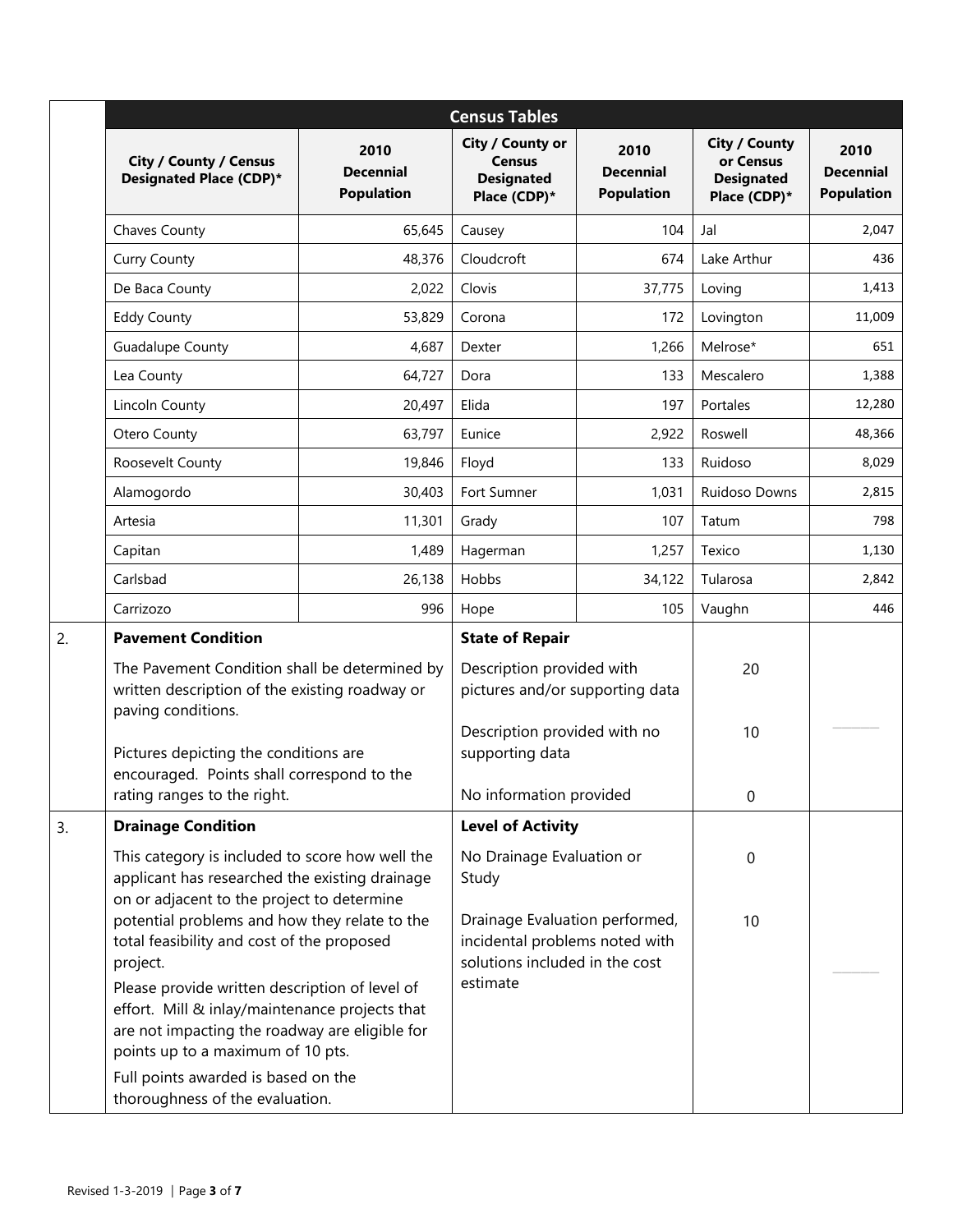| 4. | <b>Environmental Impacts</b>                                                                                                                                                                                            | <b>Level of Activity</b>                                                                              |               |  |
|----|-------------------------------------------------------------------------------------------------------------------------------------------------------------------------------------------------------------------------|-------------------------------------------------------------------------------------------------------|---------------|--|
|    | This category is included to score the<br>environmental effects of the proposed project.<br>Partial points may be awarded if the applicant's                                                                            | No Preliminary Environmental<br>Evaluation                                                            | $\mathbf 0$   |  |
|    | level of effort demonstrates, through<br>documentation, that letters to NMDOT and<br>SHPO were submitted.                                                                                                               | Preliminary Environmental<br>Evaluation done, need for<br><b>Environmental Impact</b>                 | 5             |  |
|    | Full points are awarded if written<br>communications (correspondence and/or e-<br>mail) are received from NMDOT/SHPO, and                                                                                               | Statement or Environmental<br>Assessment.                                                             |               |  |
|    | applicant includes said documentation.                                                                                                                                                                                  | Preliminary Environmental<br>Evaluation done, shows no<br>Impact - possible Categorical<br>Exclusion. | 10            |  |
| 5. | <b>Safety/Accident Characteristics</b>                                                                                                                                                                                  | <b>Level of Activity</b>                                                                              |               |  |
|    | This category is included to score the safety or<br>vehicle accident characteristics of the roadway<br>as compared to the level of safety following                                                                     | No Accident or Safety Data<br>submitted                                                               | $\mathbf 0$   |  |
|    | completion of the project.<br>Resources - For crash data, you may submit a<br>request online to NMDOT Statewide Traffic<br>Records System (STRS) at                                                                     | Safety/Accident Evaluation<br>performed with no<br>accident/safety documentation                      | 5             |  |
|    | http://nmtrafficrecords.com/resources/data-<br>request/. Please allow 10 business days for a<br>response. Other resources may be found at<br>http://tru.unm.edu/index.html and local police<br>and sheriff departments. | Traffic Study performed that<br>shows positive impact for<br>improvement                              | 10            |  |
| 6. | <b>Project Readiness</b>                                                                                                                                                                                                | <b>Local Lead Project</b>                                                                             |               |  |
|    | This category is included to score the level of<br>work that has already been performed toward<br>meeting the NMDOT regulations that must be                                                                            | No preliminary activities<br>performed                                                                | 0             |  |
|    | met prior to receiving approval to construct the<br>project. Points are to be awarded for each                                                                                                                          | Pavement Design complete                                                                              | 5             |  |
|    | activity completed at the time of application.<br>Please provide written description of level of<br>effort. The points are totaled for the work                                                                         | Alignment Studies complete, if<br>applicable                                                          | 5             |  |
|    | completed, and the score for this category will<br>be the sum of those total points, not to exceed                                                                                                                      | Right-of-Way Acquisition<br>complete                                                                  | 5             |  |
|    | 20 points.<br>Note: On State Lead Projects, local agencies                                                                                                                                                              | Project Design complete                                                                               | 5             |  |
|    | desiring additional points can perform any of<br>the activities listed for five points each, with a<br>maximum total of 20.                                                                                             | <b>State Lead Project (NMDOT</b><br><b>Priority)</b>                                                  |               |  |
|    |                                                                                                                                                                                                                         | Low Priority<br><b>Medium Priority</b><br><b>High Priority</b>                                        | 5<br>10<br>15 |  |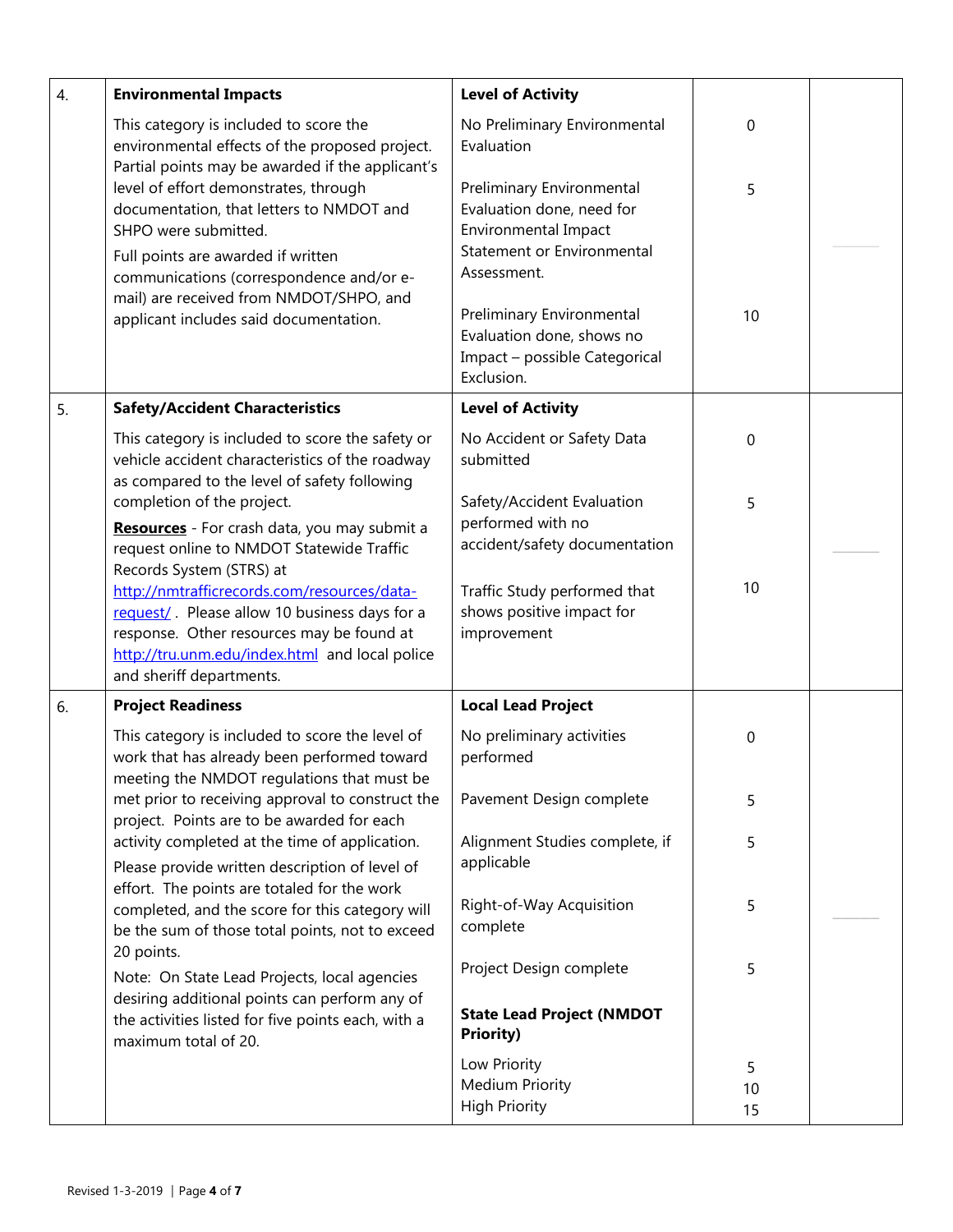|                                                     | <b>Cost/Benefit</b>                               | <b>Cost/Benefit Index</b> |    |  |  |
|-----------------------------------------------------|---------------------------------------------------|---------------------------|----|--|--|
|                                                     | This category is included to score the benefit    | $0 - 50$                  | 20 |  |  |
|                                                     | per vehicle mile as compared to the total         | $51 - 100$                | 17 |  |  |
|                                                     | amount requested. Divide the total amount         | $101 - 150$               | 14 |  |  |
|                                                     | requested by the length of the project (in miles) | $151 - 200$               | 11 |  |  |
|                                                     | and the initial year AADT to determine the        | $201 - 250$               | 8  |  |  |
|                                                     | Cost/Benefit Index. Use the AADT from Part        | $251 - 300$               |    |  |  |
|                                                     | Four $(1)(B)$ .                                   | Over 300                  |    |  |  |
|                                                     | For example, $$1,200,000/.75$ mile/8000 ADT =     |                           |    |  |  |
|                                                     | 200 Cost/Benefit Index.                           |                           |    |  |  |
| <b>PART Five - Policy Committee Rating Criteria</b> |                                                   |                           |    |  |  |

The Policy Committee uses the ten federal planning factors of Economic Vitality, Safety, Security, Accessibility/Mobility, Environment, Connectivity, System Efficiency, System Preservation, Resiliency/Reliability and Travel/Tourism.

Additionally, the scoring incorporates the five goals of the Southeast Regional Transportation Plan (RTP) approved August 2015 and includes questions derived from the RTP action items that pertain to each goal.

| <b>Federal</b><br><b>Planning Factors</b> |                                                                                                                                      | <b>Southeast</b><br><b>Regional Transportation Plan (RTP) Goals</b>                                                                                                                                                                                                                                                                                                                                                      | <b>Points</b>     |                      |
|-------------------------------------------|--------------------------------------------------------------------------------------------------------------------------------------|--------------------------------------------------------------------------------------------------------------------------------------------------------------------------------------------------------------------------------------------------------------------------------------------------------------------------------------------------------------------------------------------------------------------------|-------------------|----------------------|
|                                           | 23 CFR §450.206<br>Effective 6/27/16                                                                                                 | The RTP goal that most closely relates to the Federal<br>Planning Factor is listed alongside the Planning Factor.<br>When considering the Planning Factor, consider the RTP<br>Goal and Action Item(s) questions during scoring.                                                                                                                                                                                         | Maximum<br>Points | Range<br>$0 - 5$ pts |
| 1.                                        | Support the economic vitality of<br>the United States, the States,                                                                   | ❹<br>Provide Multimodal Access and Connectivity for Community Prosperity and Health                                                                                                                                                                                                                                                                                                                                      |                   |                      |
|                                           | metropolitan areas and non-<br>metropolitan areas, especially by<br>enabling global competitiveness,<br>productivity and efficiency. | If the project is within a Regional Transit District (RTD),<br>a.<br>did project planning involve the RTD, if applicable?<br>Is the project within any corridor designation?<br>b.<br>Does the project bring awareness to freight corridors?<br>c.                                                                                                                                                                       | 5                 |                      |
|                                           |                                                                                                                                      | ❷<br>Improve Safety and Public Health for All System Users                                                                                                                                                                                                                                                                                                                                                               |                   |                      |
| 2.                                        | Increase the safety of the<br>transportation system and non-<br>motorized users.                                                     | Did the project planning include emergency<br>a.<br>management input (i.e., first responders)?<br>Did project planning consider safety improvements?<br>b.<br>Can bus stop/shelters be incorporated into design?<br>C.<br>Is the project affected by MainStreet development and,<br>d.<br>if so, does MS design take public transit into<br>consideration?<br>Can the Applicant make any suggestions to SERTPO for<br>e. | 5                 |                      |
| 3.                                        | Increase the security of the<br>transportation system for<br>motorized and non-motorized<br>users.                                   | safety training/awareness as a result of its planning?<br>Did project planning consider crash data in the area?<br>f.<br>Did the project planning consider pedestrian facilities,<br>q.<br>sidewalks or trails, for walkability or connectivity?<br>Did the project planning process identify any zoning<br>h.<br>deficiencies relating to pedestrian/bicycle facilities and<br>offer recommendations?                   | 5                 |                      |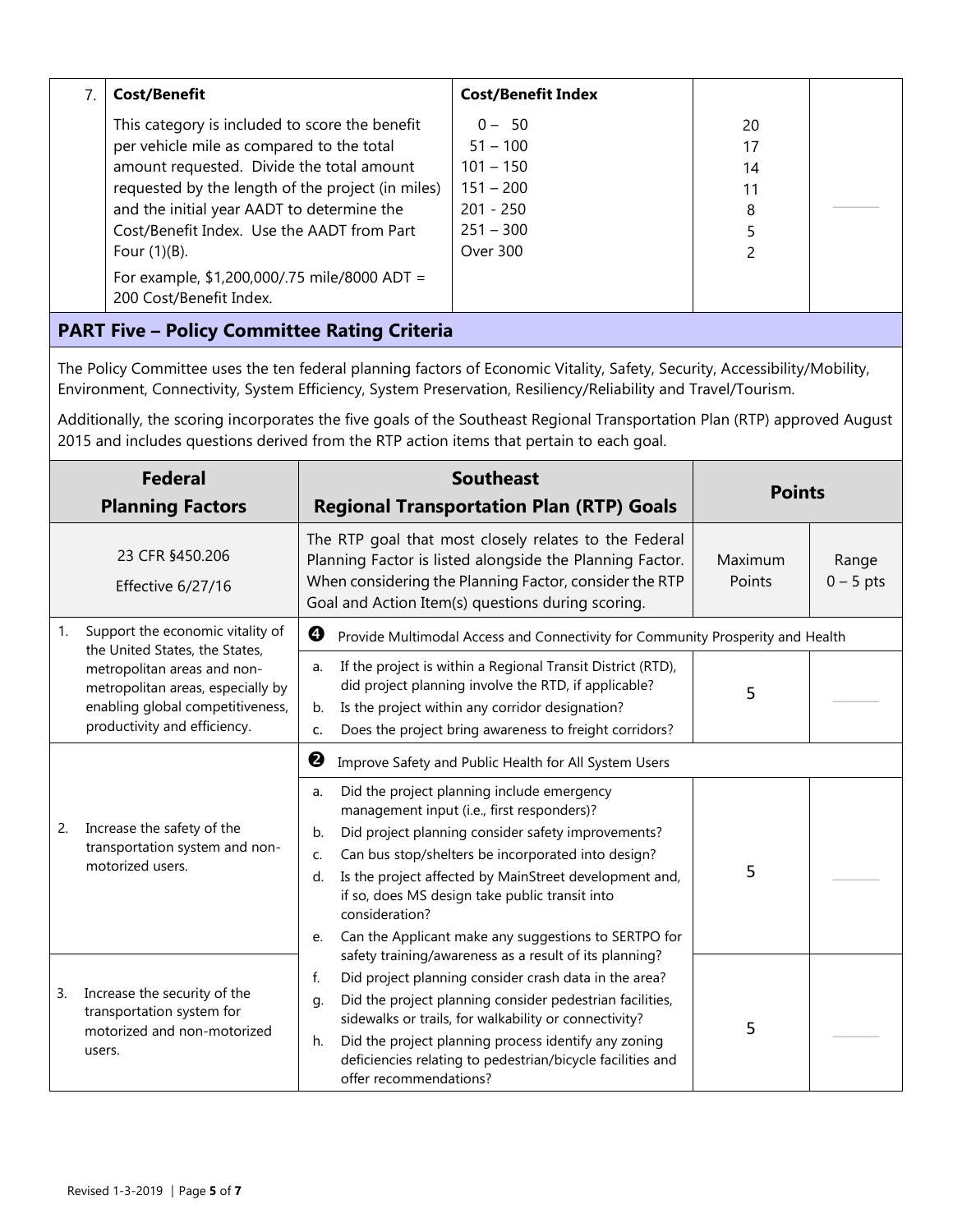|                                                                                                                                                          | ❹<br>Provide Multimodal Access and Connectivity for Community Prosperity and Health                                                                                                                                                                                                                                    |    |  |
|----------------------------------------------------------------------------------------------------------------------------------------------------------|------------------------------------------------------------------------------------------------------------------------------------------------------------------------------------------------------------------------------------------------------------------------------------------------------------------------|----|--|
| Increase accessibility and<br>4.<br>mobility of people and freight.                                                                                      | Does the project area have any involvement with a<br>a.<br>Regional Transit District (RTD), if applicable?<br>Is the project within any corridor designation?<br>b.<br>Does the project bring awareness to freight corridors?<br>c.                                                                                    | 5  |  |
| 5.<br>Protect and enhance the<br>environment, promote energy<br>conservation, improve quality of                                                         | 0<br>Operate with Transparency and Accountability<br>❺<br>Respect New Mexico's Cultures, Environment, History and Quality of Life                                                                                                                                                                                      |    |  |
| life and promote consistency<br>between transportation<br>improvements and State and<br>local planned growth and<br>economic development patterns.       | Did project planning involve additional stakeholders<br>a.<br>(e.g., citizens, businesses, etc.) in the planning process?<br>Was there an opportunity to promote a Scenic Byway<br>b.<br>in the project area?<br>Did project planning incorporate the area's culture and<br>c.<br>history through design or otherwise? | 5  |  |
| Enhance the integration and<br>6.                                                                                                                        | ❹<br>Provide Multimodal Access and Connectivity for Community Prosperity and Health                                                                                                                                                                                                                                    |    |  |
| connectivity of the<br>transportation system, across<br>and between modes throughout<br>the State, for people and freight.                               | Does the project area have any involvement with a<br>a.<br>Regional Transit District (RTD), (if applicable)?<br>Is the project within any corridor designation?<br>b.<br>Does the project bring awareness to freight corridors?<br>c.                                                                                  | 5  |  |
|                                                                                                                                                          | ❸<br>Preserve and Maintain Our Transportation System for the Long Term                                                                                                                                                                                                                                                 |    |  |
| Promote efficient system<br>7.<br>management and operation.                                                                                              |                                                                                                                                                                                                                                                                                                                        | 5  |  |
| Emphasize the preservation of<br>8.<br>the existing transportation<br>system.                                                                            | Did project planning identify any rail stakeholders that<br>a.<br>can be invited to SERTPO?<br>Are other roadway funding sources being considered?<br>b.                                                                                                                                                               | 5  |  |
| Improve the resiliency and<br>9.<br>reliability of the transportation<br>system and reduce/ mitigate<br>stormwater impacts of surface<br>transportation. | Did the project planning process identify any form of<br>c.<br>safety training appropriate for SERTPO?                                                                                                                                                                                                                 | 5  |  |
|                                                                                                                                                          | ❺<br>Respect New Mexico's Cultures, Environment, History and Quality of Life                                                                                                                                                                                                                                           |    |  |
| 10. Enhance travel and tourism.                                                                                                                          | Was there an opportunity to promote a Scenic Byway<br>a.<br>in the project area?<br>Did project planning incorporate the area's culture and<br>b.<br>history through design or otherwise?                                                                                                                              | 5  |  |
|                                                                                                                                                          | <b>TOTAL</b>                                                                                                                                                                                                                                                                                                           | 50 |  |